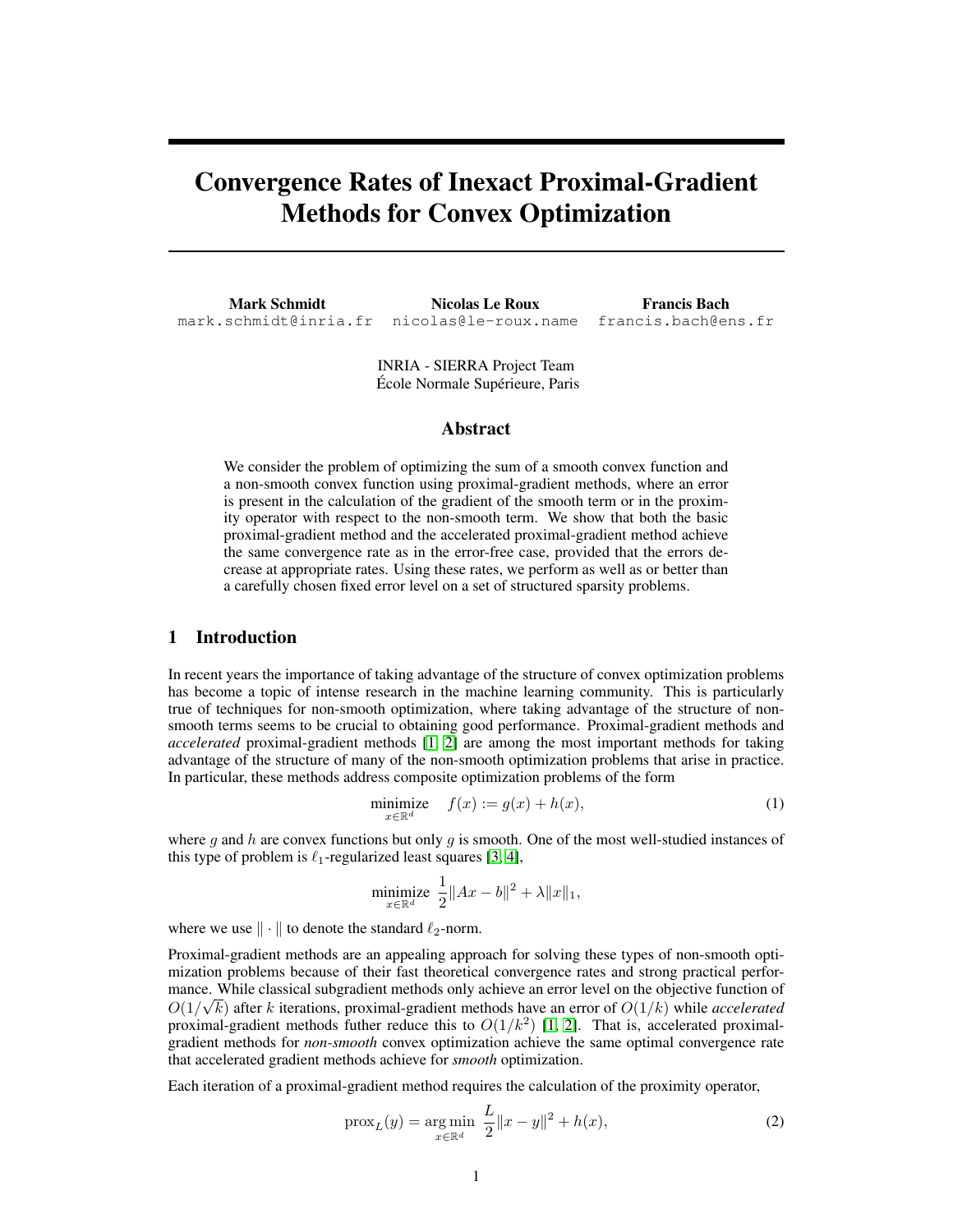where  $L$  is the Lipschitz constant of the gradient of  $q$ . We can efficiently compute an analytic solution to this problem for several notable choices of h, including the case of  $\ell_1$ -regularization and disjoint group  $\ell_1$ -regularization [5, 6]. However, in many scenarios the proximity operator may not have an analytic solution, or it may be very expensive to compute this solution exactly. This includes important problems such as total-variation regularization and its generalizations like the graph-guided fused-LASSO [7, 8], nuclear-norm regularization and other regularizers on the singular values of matrices [9, 10], and different formulations of overlapping group  $\ell_1$ -regularization with general groups [11, 12]. Despite the difficulty in computing the exact proximity operator for these regularizers, efficient methods have been developed to compute *approximate* proximity operators in all of these cases; accelerated projected gradient and Newton-like methods that work with a smooth dual problem have been used to compute approximate proximity operators in the context of total-variation regularization [7, 13], Krylov subspace methods and low-rank representations have been used to compute approximate proximity operators in the context of nuclear-norm regularization [9, 10], and variants of Dykstra's algorithm (and related dual methods) have been used to compute approximate proximity operators in the context of overlapping group  $\ell_1$ -regularization [12, 14, 15].

It is known that proximal-gradient methods that use an approximate proximity operator converge under only weak assumptions [16, 17]; we briefly review this and other related work in the next section. However, despite the many recent works showing impressive empirical performance of (accelerated) proximal-gradient methods that use an approximate proximity operator [7, 13, 9, 10, 14, 15], up until recently there was no theoretical analysis on how the error in the calculation of the proximity operator affects the convergence *rate* of proximal-gradient methods. In this work we show in several contexts that, provided the error in the proximity operator calculation is controlled in an appropriate way, inexact proximal-gradient strategies achieve the *same* convergence rates as the corresponding exact methods. In particular, in Section 4 we first consider convex objectives and analyze the inexact proximal-gradient (Proposition 1) and accelerated proximal-gradient (Proposition 2) methods. We then analyze these two algorithms for strongly convex objectives (Proposition 3 and Proposition 4). Note that in these analyses, we also consider the possibility that there is an error in the calculation of the gradient of  $g$ . We then present an experimental comparison of various inexact proximal-gradient strategies in the context of solving a structured sparsity problem (Section 5).

# 2 Related Work

The algorithm we shall focus on in this paper is the proximal-gradient method

$$
x_k = \text{prox}_{L} \left[ y_{k-1} - (1/L)(g'(y_{k-1}) + e_k) \right] , \qquad (3)
$$

where  $e_k$  is the error in the calculation of the gradient and the proximity problem (2) is solved inexactly so that  $x_k$  has an error of  $\varepsilon_k$  in terms of the proximal objective function (2). In the basic proximal-gradient method we choose  $y_k = x_k$ , while in the accelerated proximal-gradient method we choose  $y_k = x_k + \beta_k(x_k - x_{k-1})$ , where the sequence  $(\beta_k)$  is chosen appropriately.

There is a substantial amount of work on methods that use an exact proximity operator but have an error in the gradient calculation, corresponding to the special case where  $\varepsilon_k = 0$  but  $e_k$  is non-zero. For example, when the  $e_k$  are independent, zero-mean, and finite-variance random variables, then proximal-gradient methods achieve the (optimal) error level of  $O(1/\sqrt{k})$  [18, 19]. This is different than the scenario we analyze in this paper since we do *not* assume unbiased nor independent errors, but instead consider a sequence of errors converging to 0. This leads to faster convergence rates, and makes our analysis applicable to the case of deterministic (and even adversarial) errors.

Several authors have recently analyzed the case of a fixed deterministic error in the gradient, and shown that accelerated gradient methods achieve the optimal convergence rate up to some accuracy that depends on the fixed error level [20, 21, 22], while the earlier work of [23] analyzes the gradient method in the context of a fixed error level. This contrasts with our analysis, where by allowing the error to change at every iteration we can achieve convergence to the optimal solution. Also, we can tolerate a large error in early iterations when we are far from the solution, which may lead to substantial computational gains. Other authors have analyzed the convergence rate of the gradient and projected-gradient methods with a decreasing sequence of errors [24, 25], but this analysis does not consider the important class of accelerated gradient methods. In contrast, the analysis of [22] allows a decreasing sequence of errors (though convergence rates in this context are not explicitly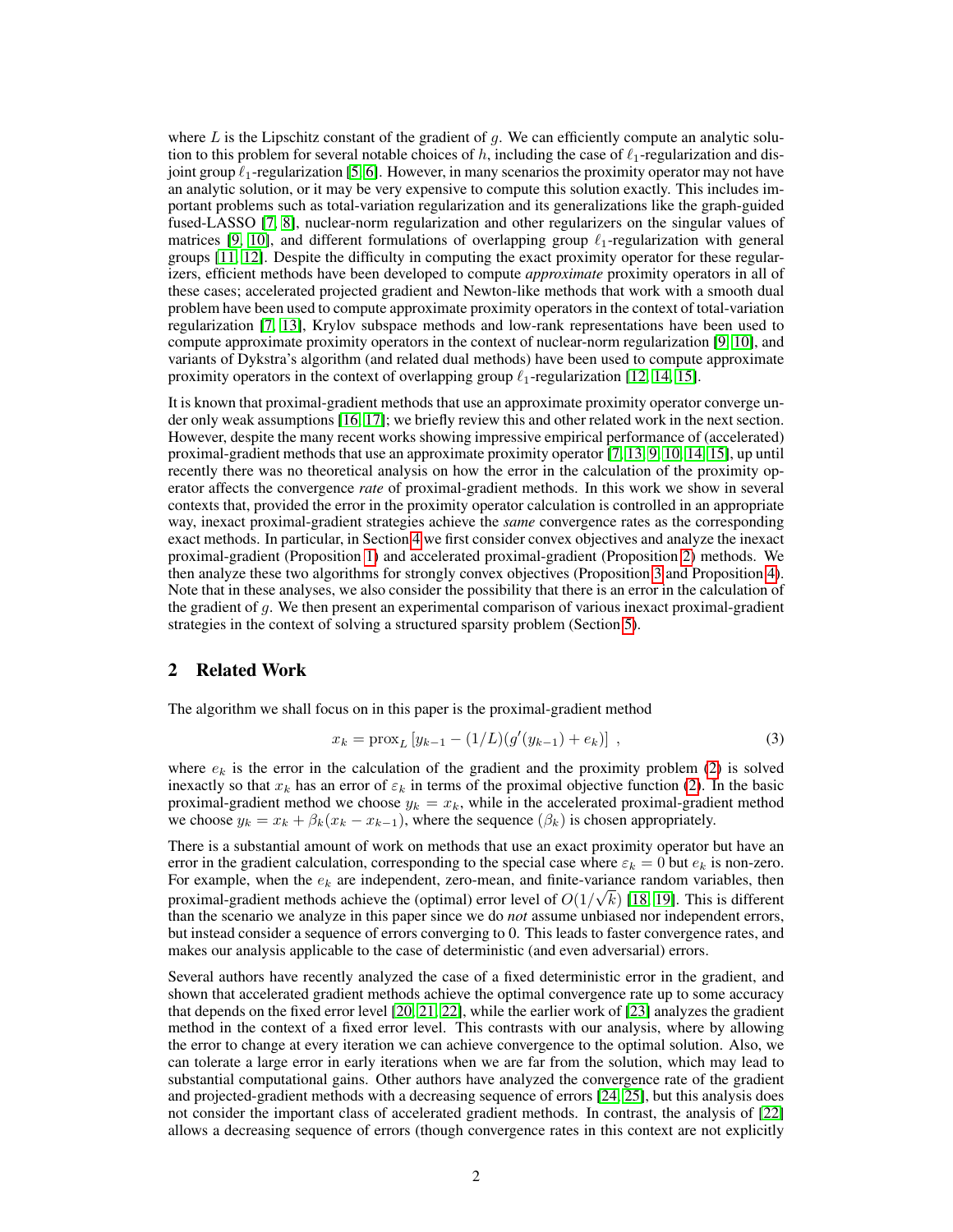mentioned) and considers the accelerated projected-gradient method. However, the authors of this work only consider the case of an exact projection step, and they assume the availability of an oracle that yields global lower and upper bounds on the function. This non-intuitive oracle leads to a novel analysis of smoothing methods, but leads to slower convergence rates than proximal-gradient methods. The analysis of [21] considers errors in both the gradient and projection operators for accelerated projected-gradient methods, but this analysis requires that the domain of the function is compact. None of these works consider proximal-gradient methods.

In the context of *proximal-point* algorithms, there is a substantial literature on using inexact proximity operators with a decreasing sequence of errors, dating back to the seminal work of Rockafeller [26]. Accelerated proximal-point methods with a decreasing sequence of errors have also been examined, beginning with [27]. However, unlike proximal-gradient methods where the proximity operator is only computed with respect to the non-smooth function  $h$ , proximal-point methods require the calculation of the proximity operator with respect to the full objective function. In the context of composite optimization problems of the form (1), this requires the calculation of the proximity operator with respect to  $g + h$ . Since it ignores the structure of the problem, this proximity operator may be as difficult to compute (even approximately) as the minimizer of the original problem.

Convergence of inexact proximal-gradient methods can be established with only weak assumptions on the method used to approximately solve (2). For example, we can establish that inexact proximalgradient methods converge under some closedness assumptions on the mapping induced by the approximate proximity operator, and the assumption that the algorithm used to compute the inexact proximity operator achieves sufficient descent on problem (2) compared to the previous iteration  $x_{k-1}$  [16]. Convergence of inexact proximal-gradient methods can also be established under the assumption that the norms of the errors are summable [17]. However, these prior works did not consider the *rate* of convergence of inexact proximal-gradient methods, nor did they consider accelerated proximal-gradient methods. Indeed, the authors of [7] chose to use the non-accelerated variant of the proximal-gradient algorithm since even convergence of the accelerated proximal-gradient method had not been established under an inexact proximity operator.

While preparing the final version of this work, [28] independently gave an analysis of the accelerated proximal-gradient method with an inexact proximity operator and a decreasing sequence of errors (assuming an exact gradient). Further, their analysis leads to a weaker dependence on the errors than in our Proposition 2. However, while we only assume that the proximal problem can be solved up to a certain accuracy, they make the much stronger assumption that the inexact proximity operator yields an  $\varepsilon_k$ -subdifferential of h [28, Definition 2.1]. Our analysis can be modified to give an improved dependence on the errors under this stronger assumption. In particular, the terms in  $\sqrt{\varepsilon_i}$ disappear from the expressions of  $A_k$ ,  $\widetilde{A}_k$  and  $\widehat{A}_k$  appearing in the propositions, leading to the optimal convergence rate with a slower decay of  $\varepsilon_i$ . More details may be found in [29].

#### 3 Notation and Assumptions

In this work, we assume that the smooth function  $g$  in (1) is convex and differentiable, and that its gradient g' is Lipschitz-continuous with constant L, meaning that for all x and y in  $\mathbb{R}^d$  we have

$$
||g'(x) - g'(y)|| \leq L||x - y||.
$$

This is a standard assumption in differentiable optimization, see [30,  $\S 2.1.1$ ]. If g is twicedifferentiable, this corresponds to the assumption that the eigenvalues of its Hessian are bounded above by L. In Propositions 3 and 4 only, we will also assume that q is  $\mu$ -strongly convex (see [30, §2.1.3]), meaning that for all x and y in  $\mathbb{R}^d$  we have

$$
g(y) \ge g(x) + \langle g'(x), y - x \rangle + \frac{\mu}{2} ||y - x||^2.
$$

In contrast to these assumptions on  $q$ , we will only assume that  $h$  in (1) is a lower semi-continuous proper convex function (see [31,  $\S1.2$ ]), but will not assume that h is differentiable or Lipschitzcontinuous. This allows  $h$  to be any real-valued convex function, but also allows for the possibility that h is an extended real-valued convex function. For example, h could be the indicator function of a convex set, and in this case the proximity operator becomes the projection operator.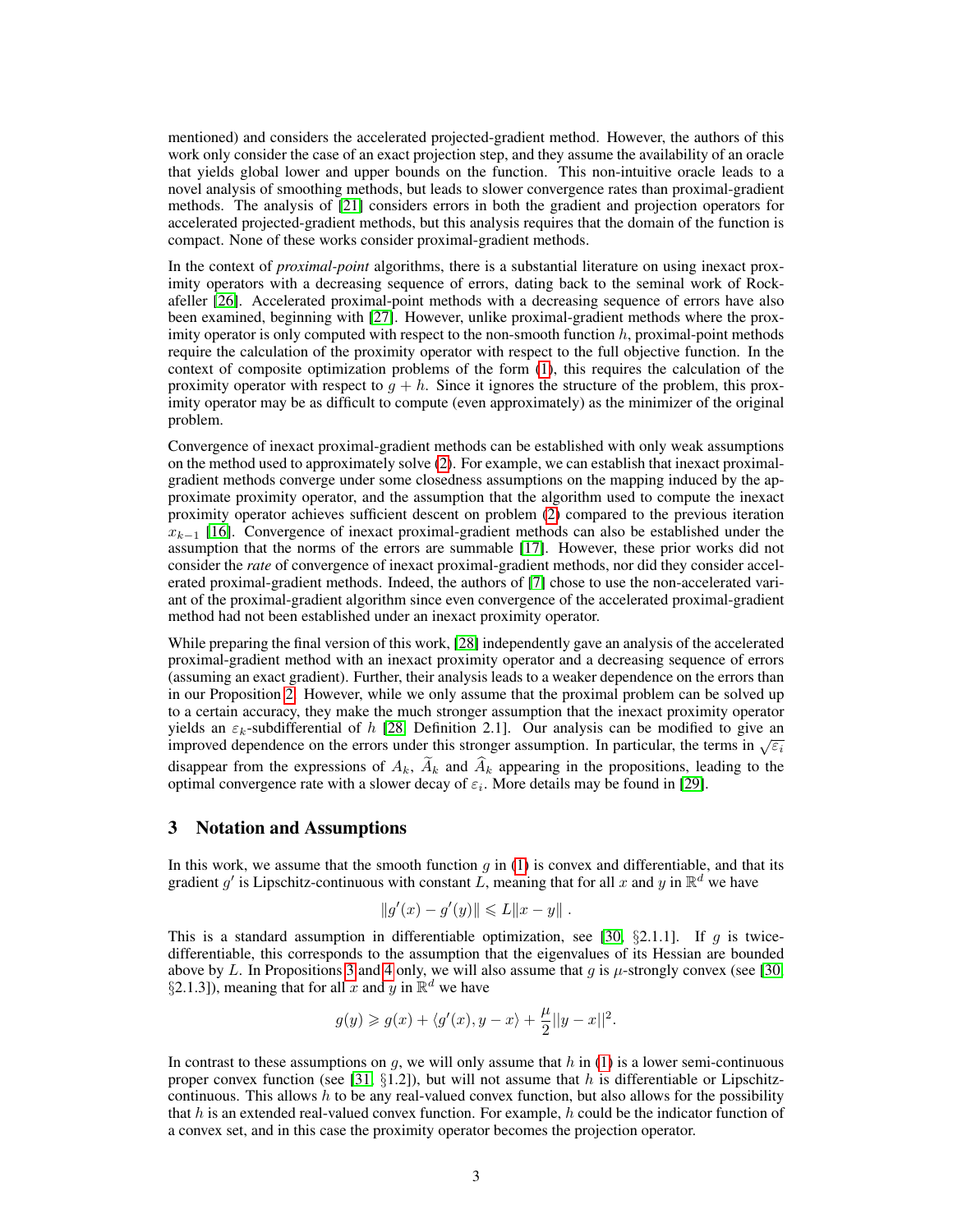We will use  $x_k$  to denote the parameter vector at iteration k, and  $x^*$  to denote a minimizer of f. We assume that such an  $x^*$  exists, but do not assume that it is unique. We use  $e_k$  to denote the error in the calculation of the gradient at iteration k, and we use  $\varepsilon_k$  to denote the error in the proximal objective function achieved by  $x_k$ , meaning that

$$
\frac{L}{2} \|x_k - y\|^2 + h(x_k) \le \varepsilon_k + \min_{x \in \mathbb{R}^d} \left\{ \frac{L}{2} \|x - y\|^2 + h(x) \right\},\tag{4}
$$

where  $y = y_{k-1} - (1/L)(g'(y_{k-1}) + e_k)$ . Note that the proximal optimization problem (2) is strongly convex and in practice we are often able to obtain such bounds via a duality gap (e.g., see [12] for the case of overlapping group  $\ell_1$ -regularization).

### 4 Convergence Rates of Inexact Proximal-Gradient Methods

In this section we present the analysis of the convergence rates of inexact proximal-gradient methods as a function of the sequences of solution accuracies to the proximal problems  $(\varepsilon_k)$ , and the sequences of magnitudes of the errors in the gradient calculations ( $||e_k||$ ). We shall use (H) to denote the set of four assumptions which will be made for each proposition:

- $g$  is convex and has  $L$ -Lipschitz-continuous gradient;
- $\bullet$  h is a lower semi-continuous proper convex function;
- The function  $f = g + h$  attains its minimum at a certain  $x^* \in \mathbb{R}^n$ ;
- $x_k$  is an  $\varepsilon_k$ -optimal solution to the proximal problem (2) in the sense of (4).

We first consider the basic proximal-gradient method in the convex case:

Proposition 1 (Basic proximal-gradient method - Convexity) *Assume (H) and that we iterate recursion* (3) *with*  $y_k = x_k$ *. Then, for all*  $k \ge 1$ *, we have* 

$$
f\left(\frac{1}{k}\sum_{i=1}^{k}x_{i}\right) - f(x^{*}) \leqslant \frac{L}{2k}\left(\|x_{0} - x^{*}\| + 2A_{k} + \sqrt{2B_{k}}\right)^{2},
$$
\n(5)

\n
$$
\text{with } A_{k} = \sum_{i=1}^{k}\left(\frac{\|e_{i}\|}{L} + \sqrt{\frac{2\varepsilon_{i}}{L}}\right), \quad B_{k} = \sum_{i=1}^{k}\frac{\varepsilon_{i}}{L}.
$$

The proof may be found in [29]. Note that while we have stated the proposition in terms of the function value achieved by the average of the iterates, it trivially also holds for the iteration that achieves the lowest function value. This result implies that the well-known  $O(1/k)$  convergence rate for the gradient method without errors *still holds* when both ( $||e_k||$ ) and ( $\sqrt{\varepsilon_k}$ ) are summable. A sufficient condition to achieve this is that  $||e_k||$  decreases as  $O(1/k^{1+\delta})$  while  $\varepsilon_k$  decreases as  $O(1/k^{2+\delta'})$  for any  $\delta, \delta' > 0$ . Note that a faster convergence of these two errors will not improve the convergence rate, but will yield a better constant factor.

It is interesting to consider what happens if  $(\|e_k\|)$  or  $(\sqrt{\varepsilon_k})$  is not summable. For instance, if  $\|e_k\|$ and  $\sqrt{\varepsilon_k}$  decrease as  $O(1/k)$ , then  $A_k$  grows as  $O(\log k)$  (note that  $B_k$  is always smaller than  $A_k$ ) and  $\sqrt{\varepsilon_k}$  decrease as  $O(1/k)$ , then  $A_k$  grows as  $O(\log k)$  (note that  $B_k$  is always smaller than  $A_k$ ) and the convergence of the function values is in  $O\left(\frac{\log^2 k}{k}\right)$ . Finally, a necessary condition to obtain convergence is that the partial sums  $A_k$  and  $B_k$  need to be in  $o(\sqrt{k})$ .

We now turn to the case of an accelerated proximal-gradient method. We focus on a basic variant of the algorithm where  $\beta_k$  is set to  $(k-1)/(k+2)$  [32, Eq. (19) and (27)]:

Proposition 2 (Accelerated proximal-gradient method - Convexity) *Assume (H) and that we iterate recursion* (3) *with*  $y_k = x_k + \frac{k-1}{k+2}(x_k - x_{k-1})$ *. Then, for all*  $k \ge 1$ *, we have* 

$$
f(x_k) - f(x^*) \leqslant \frac{2L}{(k+1)^2} \left( \|x_0 - x^*\| + 2\widetilde{A}_k + \sqrt{2\widetilde{B}_k} \right)^2,
$$
\n
$$
\text{with } \widetilde{A}_k = \sum_{i=1}^k i \left( \frac{\|e_i\|}{L} + \sqrt{\frac{2\varepsilon_i}{L}} \right), \quad \widetilde{B}_k = \sum_{i=1}^k \frac{i^2 \varepsilon_i}{L}.
$$
\n
$$
\tag{6}
$$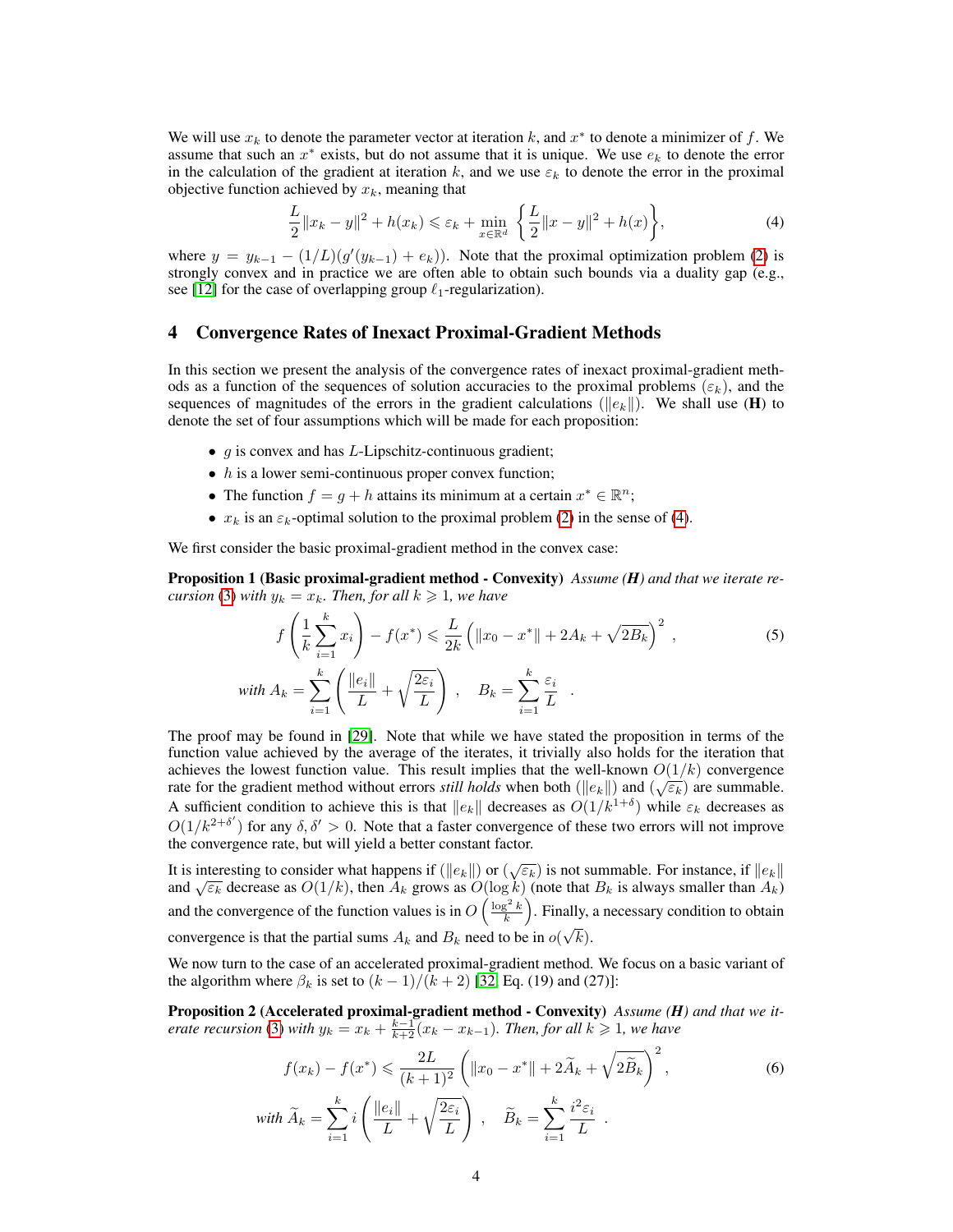In this case, we require the series  $(k||e_k||)$  and  $(k\sqrt{\varepsilon_k})$  to be summable to achieve the optimal  $O(1/k^2)$  rate, which is an (unsurprisingly) stronger constraint than in the basic case. A sufficient  $C(1/\kappa)$  rate, which is an (unsurprisingly) stronger constraint than in the basic case. A sufficient condition is for  $||e_k||$  and  $\sqrt{\varepsilon_k}$  to decrease as  $O(1/k^{2+\delta})$  for any  $\delta > 0$ . Note that, as opposed to Proposition 1 that is stated for the average iterate, this bound is for the last iterate  $x_k$ .

Again, it is interesting to see what happens when the summability assumption is not met. First, Equal to the end of the sum analysis when the summability assumption is not met. First,  $||e_k||$  or  $\sqrt{\varepsilon_k}$  decreases at a rate of  $O(1/k^2)$ , then  $k(||e_k|| + \sqrt{e_k})$  decreases as  $O(1/k)$  and  $\widetilde{A}_k$  grows as  $O(\log k)$  (note that  $\widetilde{B}_k$  is always smaller than  $\widetilde{A}_k$ ), yielding a convergence rate of  $O\left(\frac{\log^2 k}{k^2}\right)$  for  $f(x_k) - f(x^*)$ . Also, and perhaps more interestingly, if  $||e_k||$  or  $\sqrt{\varepsilon_k}$  decreases at a rate of  $O(1/k)$ , Eq. (6) does not guarantee convergence of the function values. More generally, the form of  $A_k$  and  $B_k$  indicates that errors have a greater effect on the accelerated method than on the basic method. Hence, as also discussed in [22], unlike in the error-free case the accelerated method may not necessarily be better than the basic method because it is more sensitive to errors in the computation.

In the case where g is *strongly* convex it is possible to obtain linear convergence rates that depend on the ratio  $\gamma = \mu/L$  as opposed to the sublinear convergence rates discussed above. In particular, we obtain the following convergence rate on the iterates of the basic proximal-gradient method:

**Proposition 3 (Basic proximal-gradient method - Strong convexity)** Assume (*H*), that g is  $\mu$ *strongly convex, and that we iterate recursion* (3) *with*  $y_k = x_k$ *. Then, for all*  $k \ge 1$ *, we have:* 

$$
||x_k - x^*|| \le (1 - \gamma)^k (||x_0 - x^*|| + \bar{A}_k),
$$
  
\nwith 
$$
\bar{A}_k = \sum_{i=1}^k (1 - \gamma)^{-i} \left( \frac{||e_i||}{L} + \sqrt{\frac{2\varepsilon_i}{L}} \right).
$$
 (7)

A consequence of this proposition is that we obtain a linear rate of convergence even in the presence A consequence of this proposition is that we obtain a linear rate of convergence even in the presence of errors, provided that  $||e_k||$  and  $\sqrt{\varepsilon_k}$  decrease linearly to 0. If they do so at a rate of  $Q' < (1 - \gamma)$ , then the convergence rate of  $||x_k - x^*||$  is linear with constant  $(1 - \gamma)$ , as in the error-free algorithm. If we have  $Q' > (1 - \gamma)$ , then the convergence of  $||x_k - x^*||$  is linear with constant  $Q'$ . If we have  $Q' = (1 - \gamma)$ , then  $||x_k - x^*||$  converges to 0 as  $O(k(1 - \gamma)^k) = o\left(\left[(1 - \gamma) + \delta'\right]^k\right)$  for all  $\delta' > 0$ .

Finally, we consider the accelerated proximal-gradient algorithm when  $g$  is strongly convex. We Finally, we consider the accelerated proximal-gradient algorithm when y is subligly convergences focus on a basic variant of the algorithm where  $\beta_k$  is set to  $(1 - \sqrt{\gamma})/(1 + \sqrt{\gamma})$  [30, §2.2.1]:

Proposition 4 (Accelerated proximal-gradient method - Strong convexity) *Assume (H), that* g *is*  $\mu$ -strongly convex, and that we iterate recursion (3) with  $y_k = x_k + \frac{1-\sqrt{\gamma}}{1+\sqrt{\gamma}}$  $\frac{1-\sqrt{\gamma}}{1+\sqrt{\gamma}}(x_k-x_{k-1})$ . Then, for *all*  $k \geq 1$ *, we have* 

$$
f(x_k) - f(x^*) \leq (1 - \sqrt{\gamma})^k \left( \sqrt{2(f(x_0) - f(x^*))} + \hat{A}_k \sqrt{\frac{2}{\mu}} + \sqrt{\hat{B}_k} \right)^2,
$$
(8)  
with 
$$
\hat{A}_k = \sum_{i=1}^k \left( ||e_i|| + \sqrt{2L\varepsilon_i} \right) (1 - \sqrt{\gamma})^{-i/2}, \quad \hat{B}_k = \sum_{i=1}^k \varepsilon_i (1 - \sqrt{\gamma})^{-i}.
$$

Note that while we have stated the result in terms of function values, we obtain an analogous result on the iterates because by strong convexity of  $f$  we have

$$
\frac{\mu}{2}||x_k - x_*||^2 \le f(x_k) - f(x_*)
$$

This proposition implies that we obtain a linear rate of convergence in the presence of errors pro-This proposition implies that we obtain a finear rate of convergence in the presence of errors provided that  $||e_k||^2$  and  $\varepsilon_k$  decrease linearly to 0. If they do so at a rate  $Q' < (1 - \sqrt{\gamma})$ , then the constant is  $(1 - \sqrt{\gamma})$ , while if  $Q' > (1 - \sqrt{\gamma})$  then the constant will be Q'. Thus, the accelerated inexact proximal-gradient method will have a faster convergence rate than the *exact* basic proximalgradient method provided that  $Q' < (1 - \gamma)$ . Oddly, in our analysis of the strongly convex case, the accelerated method is *less sensitive* to errors than the basic method. However, unlike the basic method, the accelerated method requires knowing  $\mu$  in addition to L. If  $\mu$  is misspecified, then the convergence rate of the accelerated method may be slower than the basic method.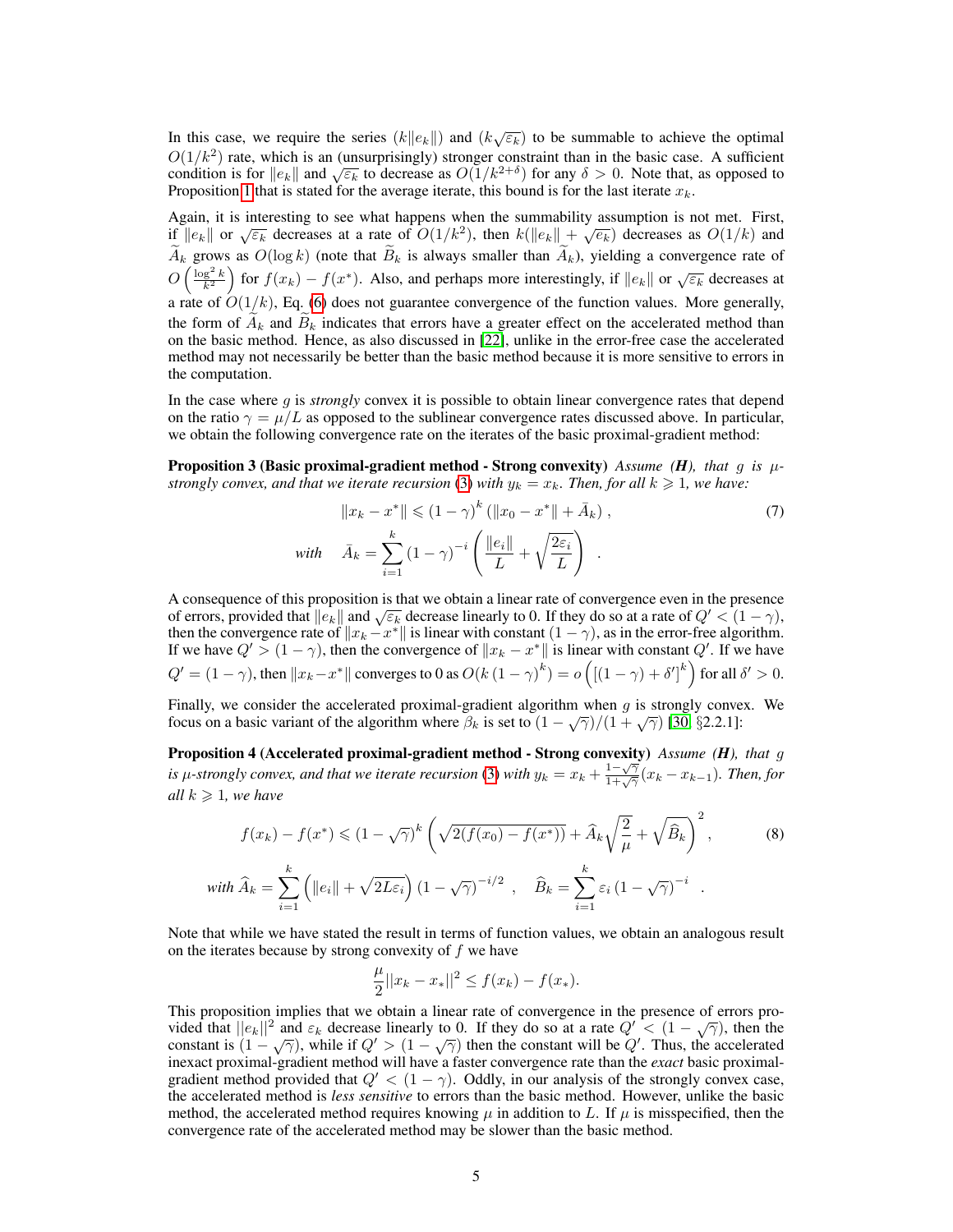# 5 Experiments

We tested the basic inexact proximal-gradient and accelerated proximal-gradient methods on the CUR-like factorization optimization problem introduced in [33] to approximate a given matrix  $W$ ,

$$
\min_{X} \frac{1}{2} ||W - W X W||_F^2 + \lambda_{\text{row}} \sum_{i=1}^{n_r} ||X^i||_p + \lambda_{col} \sum_{j=1}^{n_c} ||X_j||_p.
$$

Under an appropriate choice of  $p$ , this optimization problem yields a matrix  $X$  with sparse rows *and* sparse columns, meaning that entire rows and columns of the matrix X are set to exactly zero. In [33], the authors used an accelerated proximal-gradient method and chose  $p = \infty$  since under this choice the proximity operator can be computed exactly. However, this has the undesirable effect that it also encourages all values in the same row (or column) to have the same magnitude. The more natural choice of  $p = 2$  was not explored since in this case there is no known algorithm to exactly compute the proximity operator.

Our experiments focused on the case of  $p = 2$ . In this case, it is possible to very quickly compute an approximate proximity operator using the block coordinate descent (BCD) algorithm presented in [12], which is equivalent to the proximal variant of Dykstra's algorithm introduced by [34]. In our implementation of the BCD method, we alternate between computing the proximity operator with respect to the rows and to the columns. Since the BCD method allows us to compute a duality gap when solving the proximal problem, we can run the method until the duality gap is below a given error threshold  $\varepsilon_k$  to find an  $x_{k+1}$  satisfying (4).

In our experiments, we used the four data sets examined by  $[33]$ <sup>1</sup> and we choose  $\lambda_{row} = .01$  and  $\lambda_{col} = .01$ , which yielded approximately 25–40% non-zero entries in X (depending on the data set). Rather than assuming we are given the Lipschitz constant  $L$ , on the first iteration we set  $L$  to 1 and following [2] we double our estimate anytime  $g(x_k) > g(y_{k-1}) + \langle g'(y_{k-1}), x_k - y_{k-1} \rangle +$  $(L/2)||x_k-y_{k-1}||^2$ . We tested three different ways to terminate the approximate proximal problem, each parameterized by a parameter  $\alpha$ :

- $\varepsilon_k = 1/k^{\alpha}$ : Running the BCD algorithm until the duality gap is below  $1/k^{\alpha}$ .
- $\varepsilon_k = \alpha$ : Running the BCD algorithm until the duality gap is below  $\alpha$ .
- $n = \alpha$ : Running the BCD algorithm for a fixed number of iterations  $\alpha$ .

Note that all three strategies lead to global convergence in the case of the basic proximal-gradient method, the first two give a convergence rate up to some fixed optimality tolerance, and in this paper we have shown that the first one (for large enough  $\alpha$ ) yields a convergence rate for an arbitrary optimality tolerance. Note that the iterates produced by the BCD iterations are *sparse*, so we expected the algorithms to spend the majority of their time solving the proximity problem. Thus, we used the function value against the number of BCD iterations as a measure of performance. We plot the results after 500 BCD iterations for the first two data sets for the proximal-gradient method in Figure 1, and the accelerated proximal-gradient method in Figure 2. The results for the other two data sets are similar, and are included in [29]. In these plots, the first column varies  $\alpha$  using the choice  $\varepsilon_k = 1/k^{\alpha}$ , the second column varies  $\alpha$  using the choice  $\varepsilon_k = \alpha$ , and the third column varies  $\alpha$ using the choice  $n = \alpha$ . We also include one of the best methods from the first column in the second and third columns as a reference.

In the context of proximal-gradient methods the choice of  $\varepsilon_k = 1/k^3$ , which is one choice that achieves the fastest convergence rate according to our analysis, gives the best performance across all four data sets. However, in these plots we also see that reasonable performance can be achieved by any of the three strategies above provided that  $\alpha$  is chosen carefully. For example, choosing  $n = 3$  or choosing  $\varepsilon_k = 10^{-6}$  both give reasonable performance. However, these are only empirical observations for these data sets and they may be ineffective for other data sets or if we change the number of iterations, while we have given theoretical justification for the choice  $\varepsilon_k = 1/k^3$ .

Similar trends are observed for the case of accelerated proximal-gradient methods, though the choice of  $\varepsilon_k = 1/k^3$  (which no longer achieves the fastest convergence rate according to our analysis) no longer dominates the other methods in the accelerated setting. For the *SRBCT* data set the choice

<sup>&</sup>lt;sup>1</sup>The datasets are freely available at <http://www.gems-system.org>.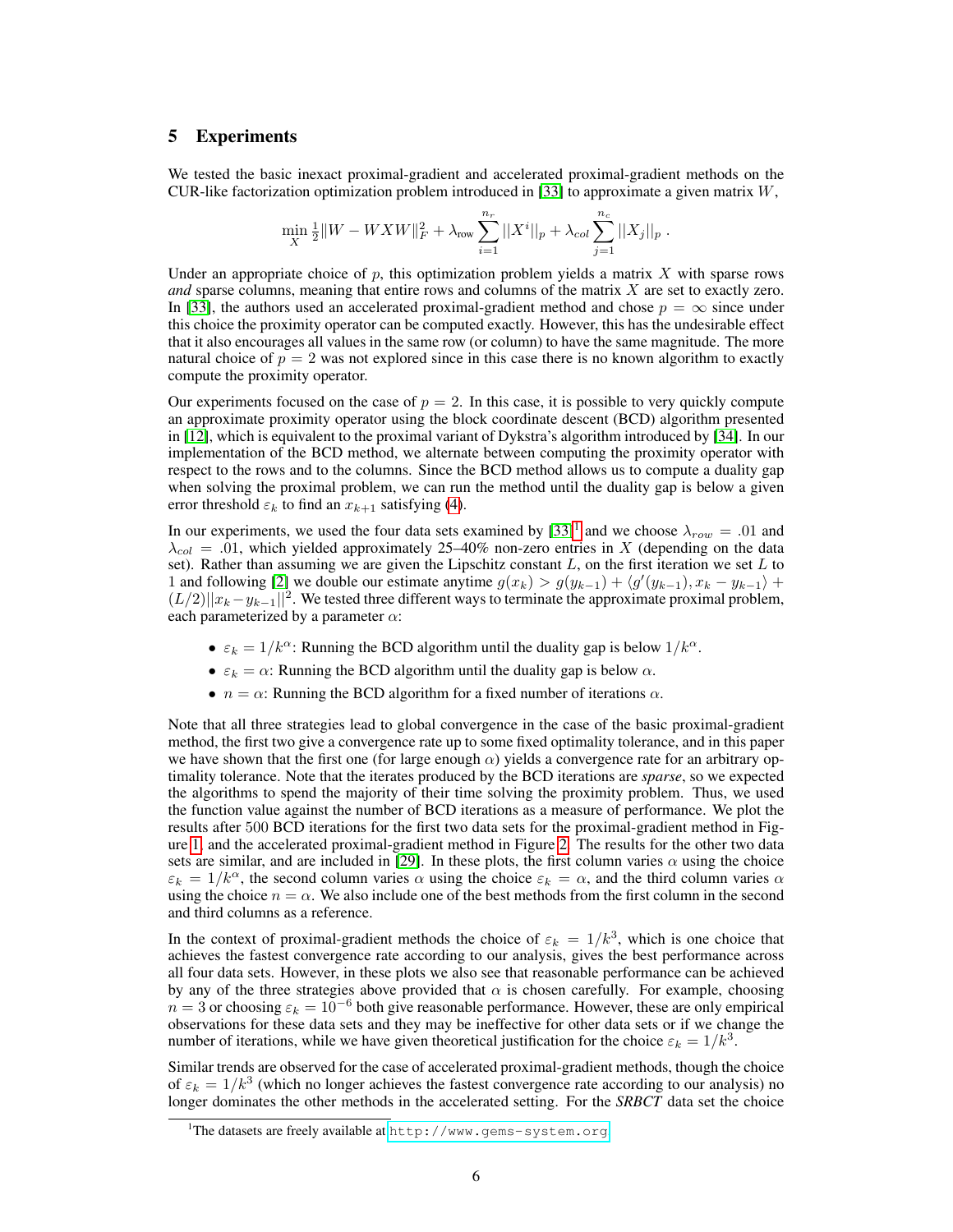

Figure 1: Objective function against number of proximal iterations for the proximal-gradient method with different strategies for terminating the approximate proximity calculation. The top row is for the *9 Tumors* data, the bottom row is for the *Brain Tumor1* data.



Figure 2: Objective function against number of proximal iterations for the *accelerated* proximalgradient method with different strategies for terminating the approximate proximity calculation. The top row is for the *9 Tumors* data, the bottom row is for the *Brain Tumor1* data.

 $\varepsilon_k = 1/k^4$ , which is a choice that achieves the fastest convergence rate up to a poly-logarithmic factor, yields better performance than  $\varepsilon_k = 1/k^3$ . Interestingly, the only choice that yields the fastest possible convergence rate ( $\varepsilon_k = 1/k^5$ ) had reasonable performance but did not give the best performance on any data set. This seems to reflect the trade-off between performing *inner* BCD iterations to achieve a small duality gap and performing *outer* gradient iterations to decrease the value of f. Also, the constant terms which were not taken into account in the analysis do play an important role here, due to the relatively small number of *outer* iterations performed.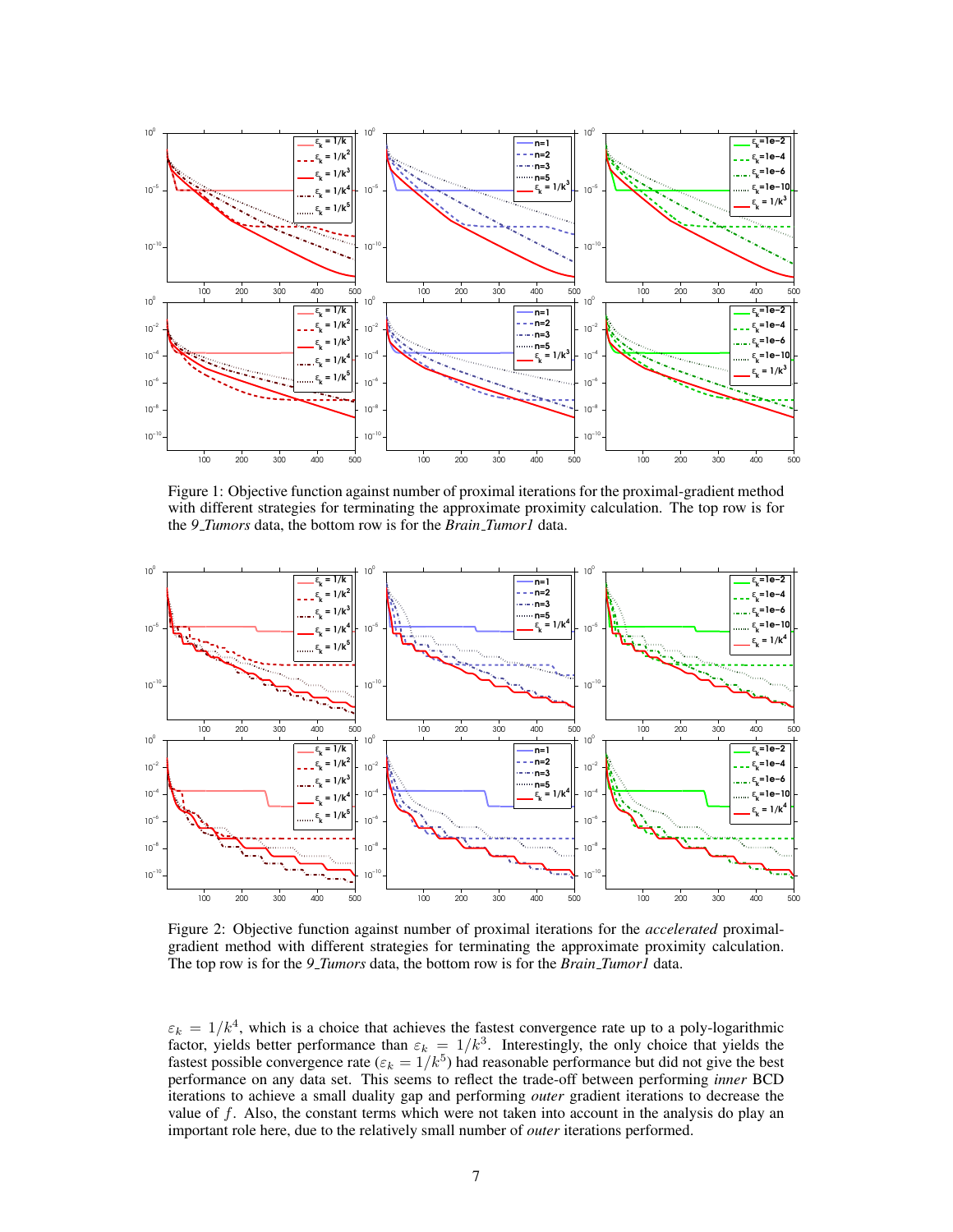# 6 Discussion

An alternative to inexact proximal methods for solving structured sparsity problems are smoothing methods [35] and alternating direction methods [36]. However, a major disadvantage of both these approaches is that the iterates are not sparse, so they can not take advantage of the sparsity of the problem when running the algorithm. In contrast, the method proposed in this paper has the appealing property that it tends to generate sparse iterates. Further, the accelerated smoothing method only has a convergence rate of  $O(1/k)$ , and the performance of alternating direction methods is often sensitive to the exact choice of their penalty parameter. On the other hand, while our analysis suggests using a sequence of errors like  $O(1/k^{\alpha})$  for  $\alpha$  large enough, the practical performance of inexact proximal-gradients methods will be sensitive to the exact choice of this sequence.

Although we have illustrated the use of our results in the context of a structured sparsity problem, inexact proximal-gradient methods are also used in other applications such as total-variation [7, 8] and nuclear-norm [9, 10] regularization. This work provides a theoretical justification for using inexact proximal-gradient methods in these and other applications, and suggests some guidelines for practioners that do not want to lose the appealing convergence rates of these methods. Further, although our experiments and much of our discussion focus on errors in the calculation of the proximity operator, our analysis also allows for an error in the calculation of the gradient. This may also be useful in a variety of contexts. For example, errors in the calculation of the gradient arise when fitting undirected graphical models and using an iterative method to approximate the gradient of the log-partition function [37]. Other examples include using a reduced set of training examples within kernel methods [38] or subsampling to solve semidefinite programming problems [39].

In our analysis, we assume that the smoothness constant  $L$  is known, but it would be interesting to extend methods for estimating L in the exact case  $[2]$  to the case of inexact algorithms. In the context of accelerated methods for strongly convex optimization, our analysis also assumes that  $\mu$  is known, and it would be interesting to explore variants that do not make this assumption. We also note that if the basic proximal-gradient method is given knowledge of  $\mu$ , then our analysis can be modified to obtain a faster linear convergence rate of  $(1 - \gamma)/(1 + \gamma)$  instead of  $(1 - \gamma)$  for strongly-convex optimization using a step size of  $2/(\mu + L)$ , see Theorem 2.1.15 of [30]. Finally, we note that there has been recent interest in inexact proximal Newton-like methods [40], and it would be interesting to analyze the effect of errors on the convergence rates of these methods.

Acknowledgements Mark Schmidt, Nicolas Le Roux, and Francis Bach are supported by the European Research Council (SIERRA-ERC-239993).

#### References

- [1] A. Beck and M. Teboulle. A fast iterative shrinkage-thresholding algorithm for linear inverse problems. *SIAM Journal on Imaging Sciences*, 2(1):183–202, 2009.
- [2] Y. Nesterov. Gradient methods for minimizing composite objective function. *CORE Discussion Papers*, (2007/76), 2007.
- [3] R. Tibshirani. Regression shrinkage and selection via the Lasso. *Journal of the Royal Statistical Society: Series B*, 58(1):267–288, 1996.
- [4] S.S. Chen, D.L. Donoho, and M.A. Saunders. Atomic decomposition by basis pursuit. *SIAM Journal on Scientific Computing*, 20(1):33–61, 1998.
- [5] S.J. Wright, R.D. Nowak, and M.A.T. Figueiredo. Sparse reconstruction by separable approximation. *IEEE Transactions on Signal Processing*, 57(7):2479–2493, 2009.
- [6] F. Bach, R. Jenatton, J. Mairal, and G. Obozinski. Convex optimization with sparsity-inducing norms. In S. Sra, S. Nowozin, and S.J. Wright, editors, *Optimization for Machine Learning*. MIT Press, 2011.
- [7] J. Fadili and G. Peyre. Total variation projection with first order schemes. ´ *IEEE Transactions on Image Processing*, 20(3):657–669, 2011.
- [8] X. Chen, S. Kim, Q. Lin, J.G. Carbonell, and E.P. Xing. Graph-structured multi-task regression and an efficient optimization method for general fused Lasso. *arXiv:1005.3579v1*, 2010.
- [9] J.-F. Cai, E.J. Candes, and Z. Shen. A singular value thresholding algorithm for matrix completion. ` *SIAM Journal on Optimization*, 20(4), 2010.
- [10] S. Ma, D. Goldfarb, and L. Chen. Fixed point and Bregman iterative methods for matrix rank minimization. *Mathematical Programming*, 128(1):321–353, 2011.